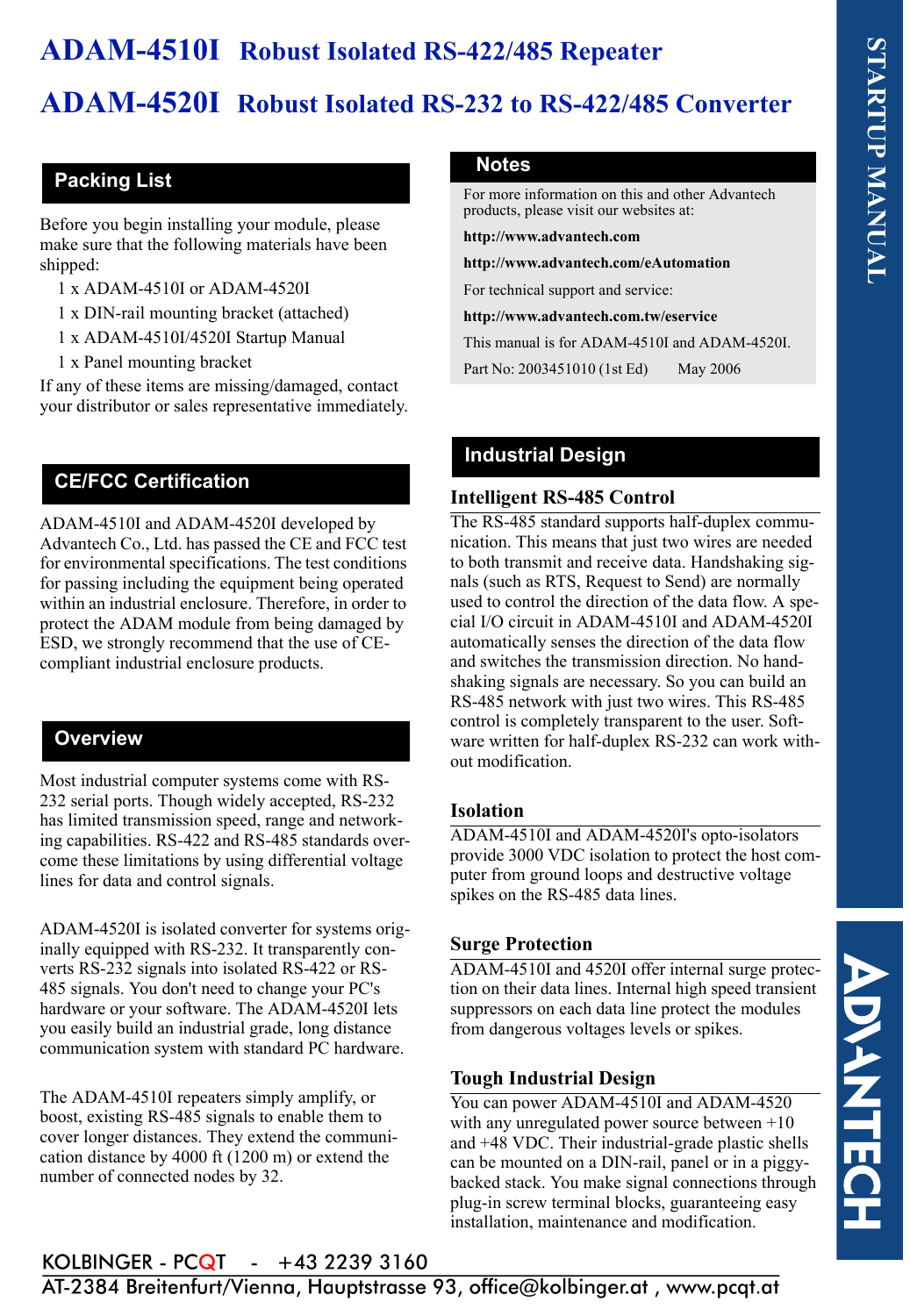### **Features**

- Automatic internal RS-485 bus supervision
- No external flow control signals required for RS-485
- Minimum 3000 VDC isolation
- Transient suppression on RS-485 data lines
- Baud rate up to 115.2 kbps
- Networking up to 4000 feet (1200 m)
- Reserved space for termination resistors
- Power and data flow indicator for troubleshooting
- Power requirement: +10 to +48 VDC
- Mounts easily on DIN-rail or panel

### **Specifications**

#### **Common**

- **Power Requirement:** Unregulated +10 to +48 VDC with protection from power reversals
- **Case:** ABS+PC with captive mounting hardware
- **Accessories (Supplied):** DIN-rail Mounting Adapter, Panel Mounting Bracket
- **Plug-in Screw Terminal Wiring:** Accepts AWG 1- #12 to #22 (0.5 to 2.5 mm) wires
- **Operating Temperature:** -40 ~ 85° C (-40 ~ 185° F)
- **Storage Temperature:** -40 ~ 85° C (-40 ~ 185° F)
- **Humidity:**  $5 \sim 95\%$ , non-condensing

#### **ADAM-4510I Specifications**

- **Baud Rate (bps):** 1200, 2400, 4800, 9600, 19.2 k, 38.4 k, 57.6 k, 115.2 k and RS-422 (switchable)
- **Isolation Voltage:** 3000 VDC
- **RS-422/RS-485 Interface Connector:**  Plug-in screw terminal
- **Power Consumption:** 1.4 W

#### **ADAM-4520I Specifications**

- **Baud Rate (bps):** 1200, 2400, 4800, 9600, 19.2 k, 38.4 k, 57.6 k, 115.2 k, RTS control and RS-422 mode (switchable)
- **Isolation Voltage:** 3000 VDC
- **RS-232 Interface Connector:** Female DB-9
- **RS-422/RS-485 Interface Connector:**  Plug-in screw terminal
- **Power Consumption:** 1.2 W

# **Switch Settings**

#### **Switch Description**

DIP switches in the ADAM converter and repeater modules set the data format (number of bits) and baud rate for the ADAM network. You can configure the other modules in the network via software commands. Your program and the PC's serial port should match the settings of the converter and repeater modules.

#### **SW1**

Switch 1 controls the data format. Data can be 9, 10, 11 or 12 bits. The factory default is 10 bits: one start bit, eight data bits, no parity bit and one stop bit.

When using the converter in combination with other ADAM modules, do not change the default setting as ADAM modules have a fixed data format of ten data bits. The option of changing to 9, 11 or 12 bits is for use with other modules (other than ADAM modules) that have different data formats. When you change the data format, you will have to change the data format settings on all the other modules in the network.

#### **SW2**

Switch 2 sets the baud rate. The options range from 1200 bps to 115.2 kbps. The factory default is 9600 bps. Be aware that when you change the baud rate, you have to change the baud rate for all the connected modules accordingly. If the RS-422 mode is ON, the baud rate doesn't need to be set.

#### **SW3**

Switch 3 sets the mode. When the mode is set "Normal", the baud rate and data format will use SW1 and SW2 setting. When the mode is set "Auto Baud Rate with Noise Reduction", the baud rate and data format will be set automatically. This mode also help reduce the noise.

*Note: There is only one ADAM-4510I or ADAM-4520I module can be set in "Auto Baud Rate with Noise Reduction" mode in singe RS-485 network.*

### **Data Format Settings (SW1)**

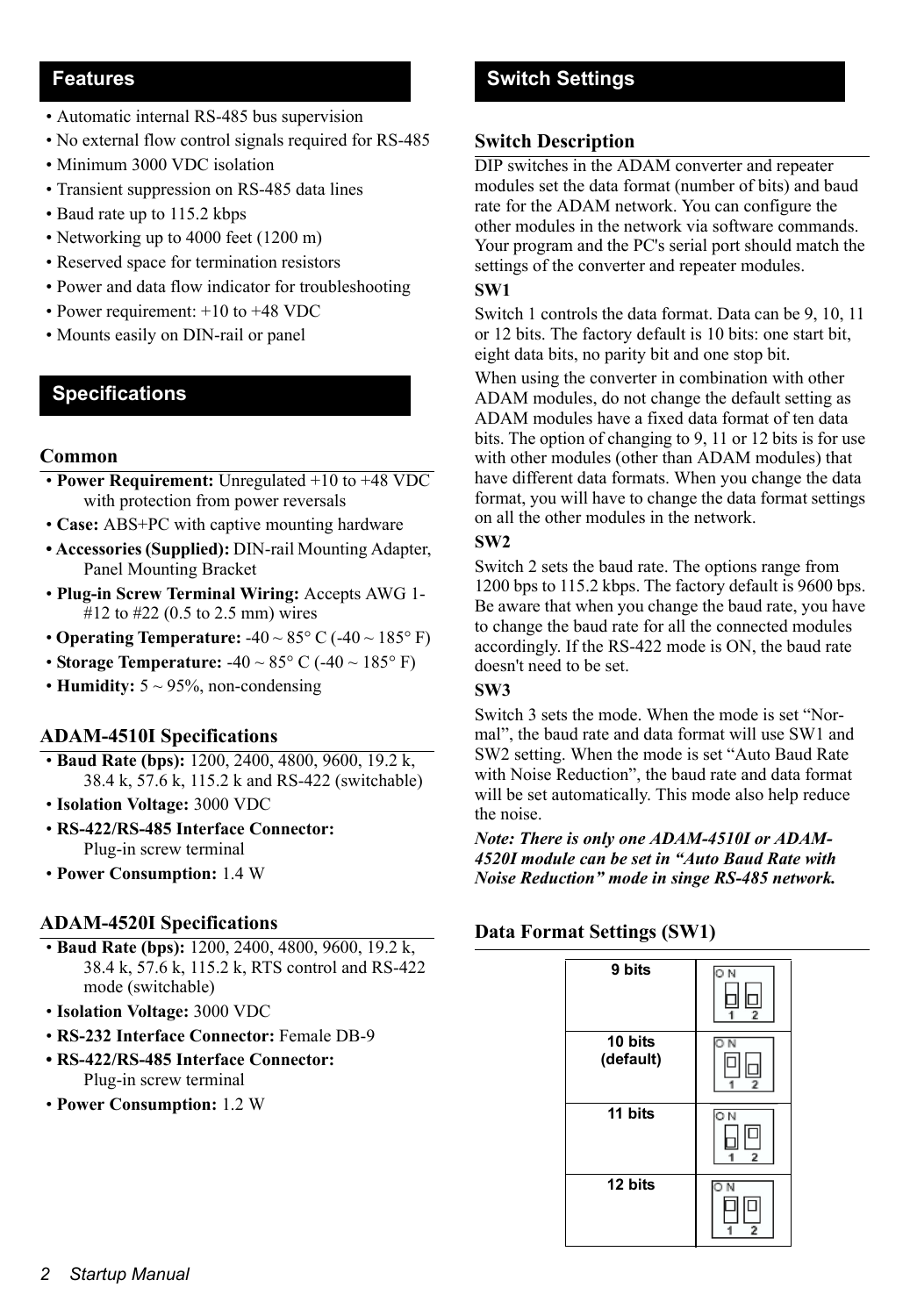### **ADAM-4510I Repeater Module**

| 1200 bps                                | ON<br>Ы<br>П<br>5<br>8<br>э<br>1<br>2<br>3<br>4<br>Ŝ<br>7                                |
|-----------------------------------------|------------------------------------------------------------------------------------------|
| $\overline{2}400$ bps                   | ON<br>IоI<br>Iпl<br>٦<br>IП<br>5<br>Ġ<br>1<br>3<br>7<br>8<br>9<br>2                      |
| 4800 bps                                | ON<br>Iо<br>3<br>1<br>$\overline{2}$<br>4<br>5<br>Ġ<br>7<br>8<br>э                       |
| 9600 bps<br>(default)                   | ON<br>п<br>IПI<br>П<br>G<br>1<br>2<br>3<br>4<br>5<br>7<br>8<br>9                         |
| <b>19.2 kbps</b>                        | ON<br>Iо<br>IП<br>lО<br>ℾ<br>2<br>5<br>6<br>1<br>3<br>7<br>8<br>Э<br>4                   |
| $38.4$ kbps                             | ON<br>Iо<br>IО<br>问<br>3<br>5<br>Ġ<br>8<br>1<br>$\overline{2}$<br>4<br>7<br>э            |
| $\overline{57.6}$ kbps                  | ON<br>⊡<br>1<br>$\overline{2}$<br>3<br>5<br>7<br>4<br>e<br>8<br>э                        |
| 115.2 kbps<br>/Auto<br><b>Baud Rate</b> | ON<br>Iс<br>'n<br>Iа<br>□<br>问<br>1<br>$\overline{2}$<br>3<br>4<br>5<br>Ġ<br>8<br>7<br>э |
| <b>RS-422</b>                           | ON<br>⊩<br>5<br>9<br>1<br>2<br>3<br>4<br>g<br>8<br>7                                     |

### **ADAM-4520I RS-422/485 Converter Module**

ř.

| <b>RTS Control</b>                      | ON<br>⊡<br>1<br>$\overline{2}$<br>3<br>5<br>6<br>7<br>8<br>9<br>10<br>4                                 |
|-----------------------------------------|---------------------------------------------------------------------------------------------------------|
| 1200 bps                                | ON<br>IО<br>$\overline{2}$<br>3<br>8<br>9<br>10<br>1<br>4<br>5<br>6<br>7                                |
| 2400 bps                                | ON<br>Iп<br>IГ<br>3<br>8<br>10<br>1<br>2<br>4<br>5<br>Ġ<br>9<br>7                                       |
| $\frac{1}{4800}$ bps                    | ON<br>Iоl<br>₪<br>1<br>2<br>6<br>6<br>8<br>9<br>10<br>3<br>7<br>4                                       |
| 9600 bps<br>(default)                   | ON<br>Iоl<br>lо<br>b<br>Iоl<br>IО<br>IО<br>5<br>6<br>7<br>1<br>$\overline{2}$<br>3<br>4<br>8<br>9<br>10 |
| $19.2$ kbps                             | ON<br>IОI<br>1<br>2<br>5<br>G<br>8<br>10<br>3<br>4<br>7<br>э                                            |
| 38.4 kbps                               | ON<br>IпI<br>Ic<br>IоI<br>⊡<br>3<br>5<br>G<br>10<br>1<br>2<br>4<br>7<br>8<br>9                          |
| 57.6 kbps                               | ON<br>lo<br>Iо<br>IC<br>1<br>$\overline{2}$<br>5<br>Ŝ<br>7<br>8<br>9<br>10<br>3<br>4                    |
| 115.2 kbps/<br><b>Auto Baud</b><br>Rate | ON<br>IпI<br>问<br>ו<br>ו<br>1<br>$\overline{2}$<br>3<br>5<br>8<br>9<br>10<br>4<br>6<br>7                |
| <b>RS-422</b>                           | ON<br>P<br><u>da</u><br>回回<br><b>ld 1d</b><br><b>o</b><br>b<br>Iо<br>10<br>1<br>5<br>2<br>8<br>э        |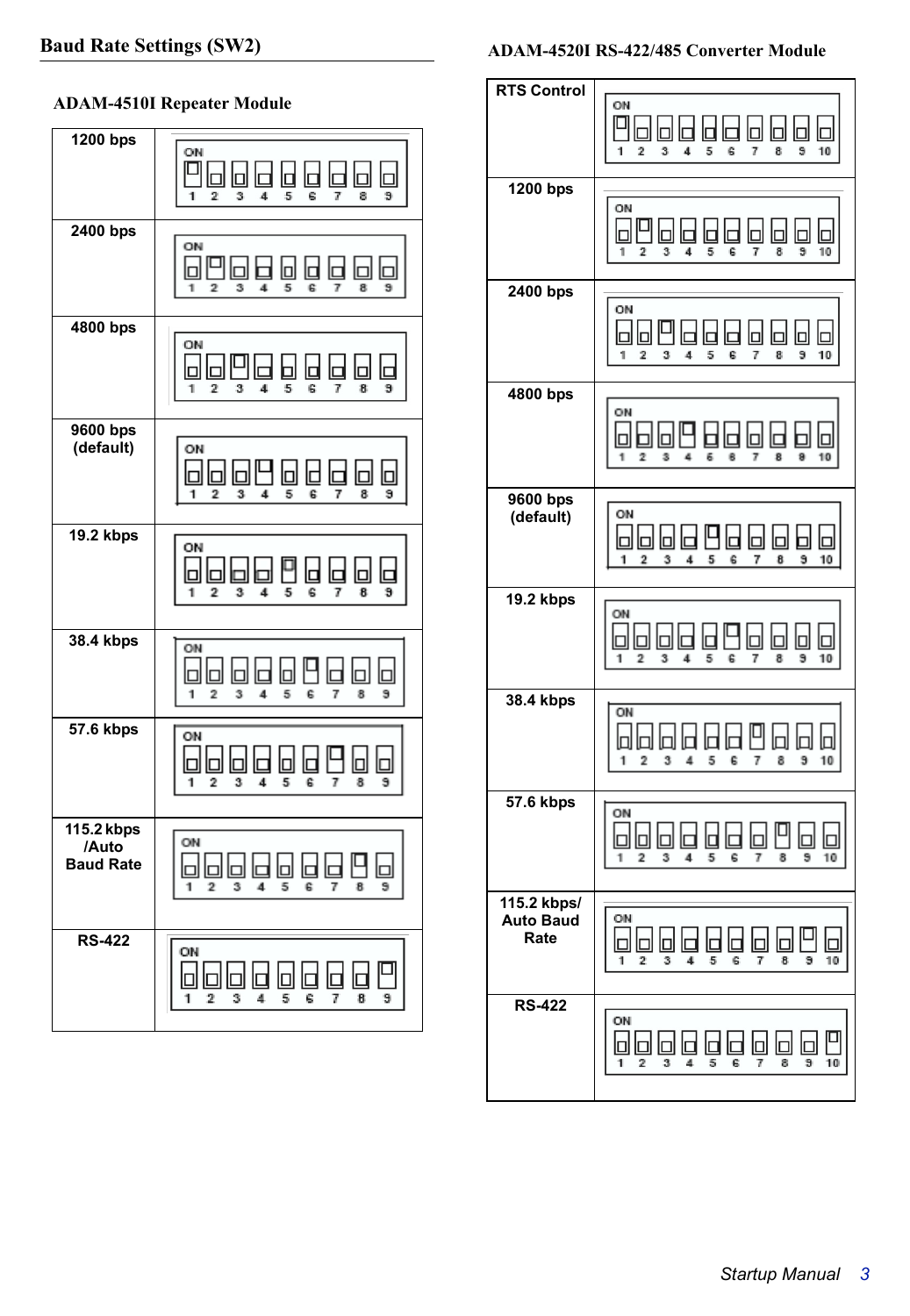

*Note:Refer to the image below for the location of SW3* 



#### **For shield ground use**

# **Communication Status**

There is one LED on the panel of ADAM-4510I and ADAM-4520I module. Its purpose is to show the communication status:

| <b>Communication Status</b> |                                                 | <b>LED Color</b> |
|-----------------------------|-------------------------------------------------|------------------|
| RS-<br>485                  | Idle                                            | green            |
|                             | $\overline{\text{RS-}232}$ $\rightarrow$ RS-485 | flash (green)    |
|                             | $RS-485 \rightarrow RS-232$                     | flash (red)      |
| RS-<br>422                  | Idle                                            | dark green       |
|                             | $RS-232 \rightarrow RS-422$                     | flash (green)    |
|                             | $RS-422 \rightarrow RS-232$                     | flash (red)      |

# **Application Wiring**

# **Power Supply**

For easy use in industrial environments, the ADAM modules are designed to accept industry standard +24 VDC unregulated power. Operation is guaranteed when using any power supply between +10 and +48 VDC. Power ripples must be limited to 5 V peak to peak while the voltage in all cases must be maintained between +10 and +48 VDC. All power supply specifications are referenced at module connector.

The power cables should be selected according to the number of modules connected and the length of the power lines. When using a network with long cables, we advise the use of thicker wire to limit the line voltage drop. In addition to serious voltage drops, long voltage lines can also cause interference with communication wires.



We advise that the following standard colors (As indicated on the modules) be used for power lines: **+Vs** (R) Red **GND** (B) Black

# **Communication Wiring**

We recommend that shielded-twisted-pair cables that comply with the EIA RS-485 standard be used with the ADAM network to reduce interference. Only one set of twisted-pair cables is required to transmit both data and RTS signals. We advise that the following standard colors (as indicated on the modules) be used for the communication lines:

**DATA** + (Y) Yellow **DATA** - (G) Green

# **Basic Configuration**

Before placing a module in an existing network, the module should be properly configured. The two following diagrams show typical layouts for both modules:



 **ADAM-4520I Converter Module**